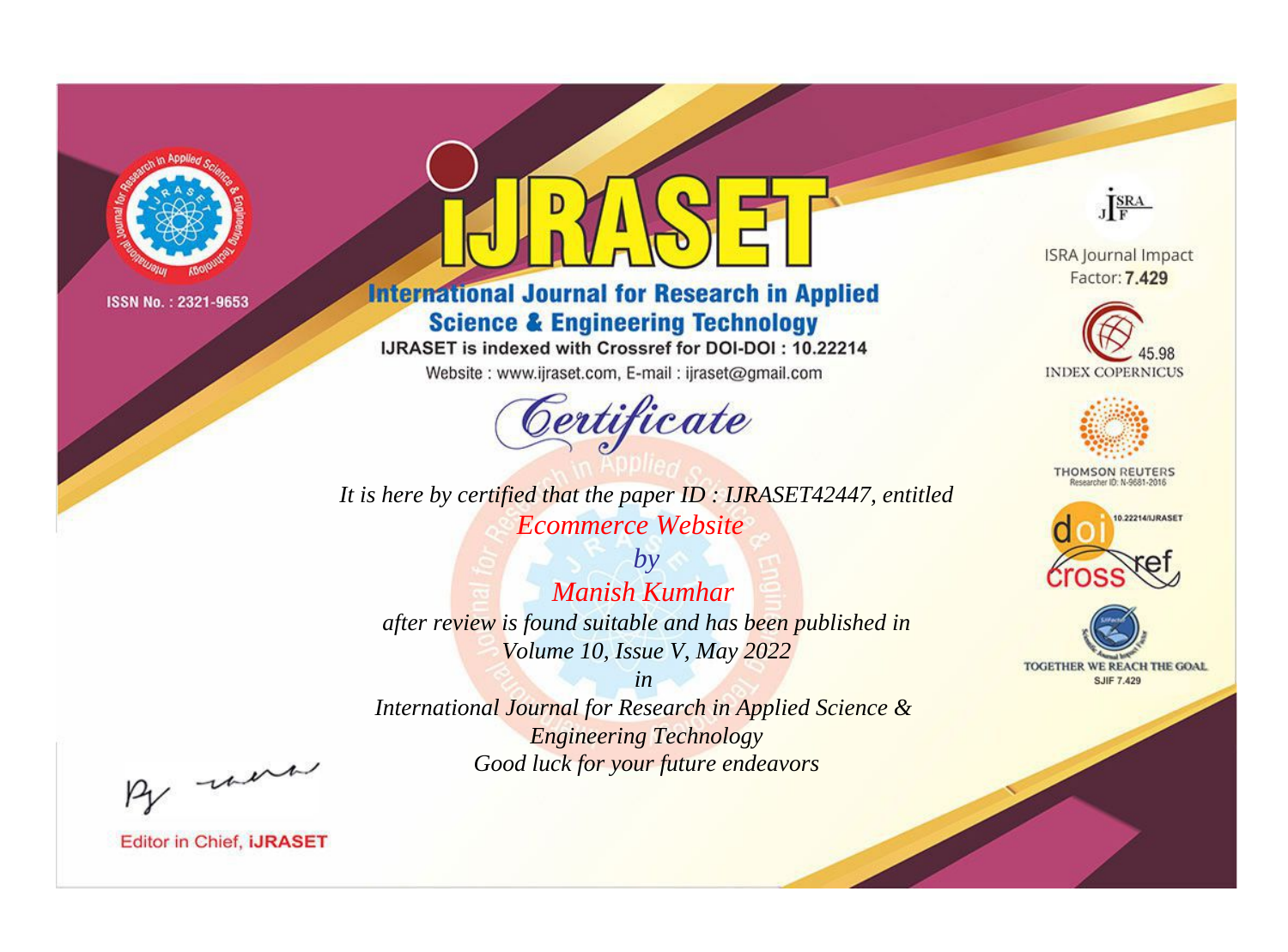

# **International Journal for Research in Applied Science & Engineering Technology**

IJRASET is indexed with Crossref for DOI-DOI: 10.22214

Website: www.ijraset.com, E-mail: ijraset@gmail.com



**ISRA Journal Impact** Factor: 7.429

JERA





**THOMSON REUTERS** 



TOGETHER WE REACH THE GOAL **SJIF 7.429** 

*It is here by certified that the paper ID : IJRASET42447, entitled Ecommerce Website*

*by Siddhesh Jondhale after review is found suitable and has been published in Volume 10, Issue V, May 2022*

*in* 

*International Journal for Research in Applied Science & Engineering Technology Good luck for your future endeavors*

By morn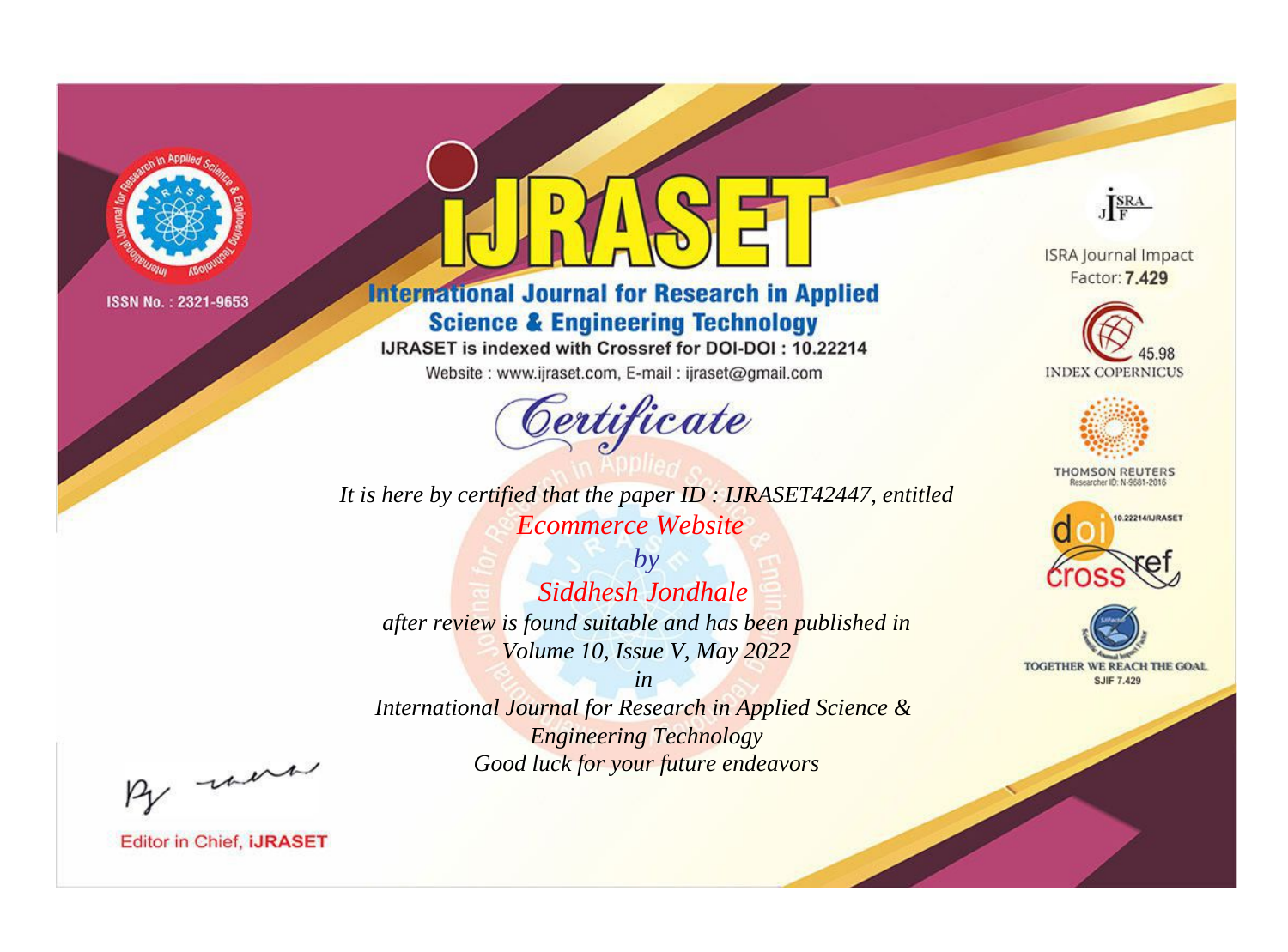

# **International Journal for Research in Applied Science & Engineering Technology**

IJRASET is indexed with Crossref for DOI-DOI: 10.22214

Website: www.ijraset.com, E-mail: ijraset@gmail.com



*It is here by certified that the paper ID : IJRASET42447, entitled Ecommerce Website*

*by Neel Doshi after review is found suitable and has been published in Volume 10, Issue V, May 2022*

*in International Journal for Research in Applied Science & Engineering Technology Good luck for your future endeavors*



**ISRA Journal Impact** Factor: 7.429





**THOMSON REUTERS** 





By morn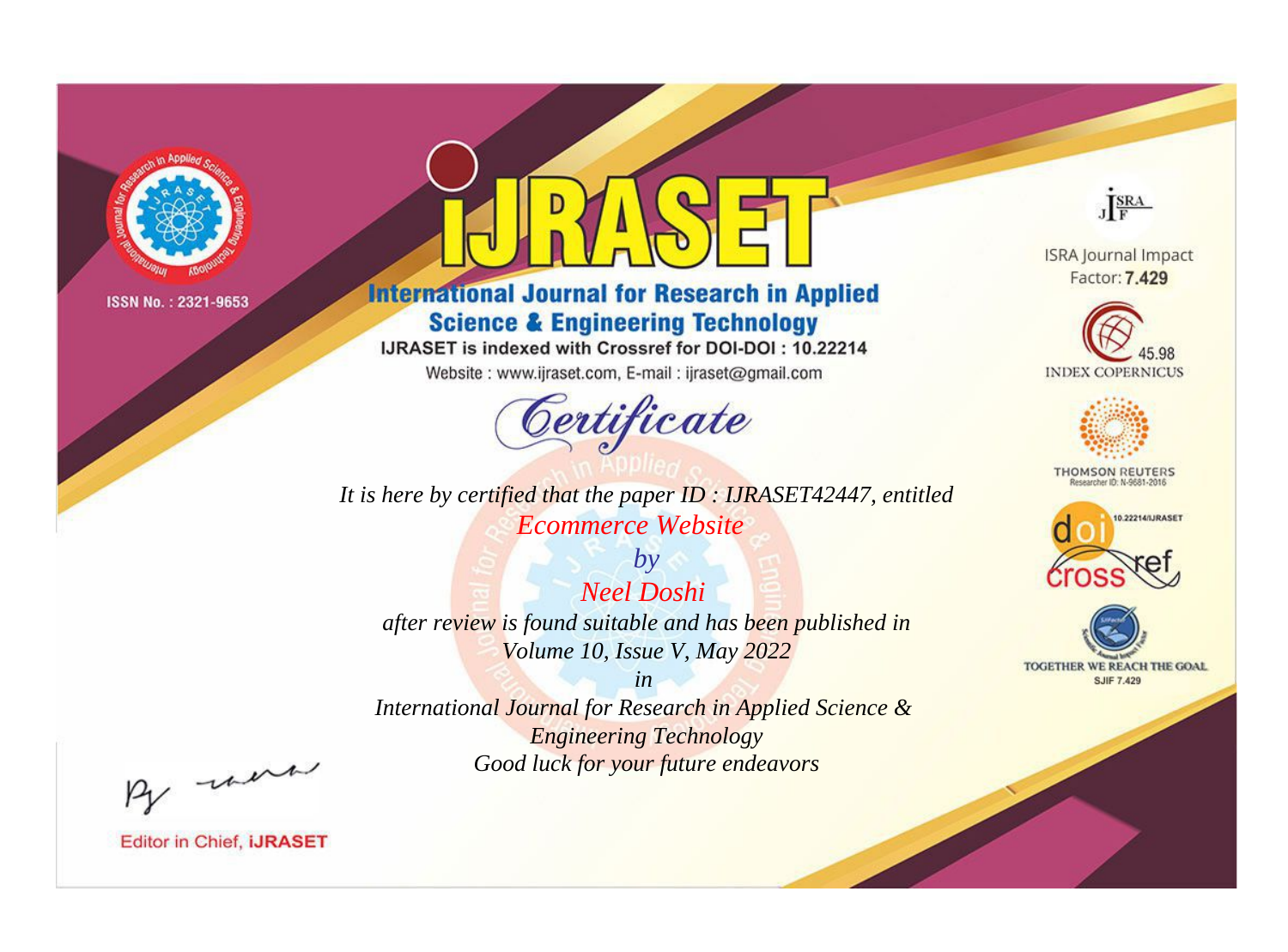

# **International Journal for Research in Applied Science & Engineering Technology**

IJRASET is indexed with Crossref for DOI-DOI: 10.22214

Website: www.ijraset.com, E-mail: ijraset@gmail.com



*It is here by certified that the paper ID : IJRASET42447, entitled Ecommerce Website*

*by Harsh Shukla after review is found suitable and has been published in Volume 10, Issue V, May 2022*

*in International Journal for Research in Applied Science & Engineering Technology Good luck for your future endeavors*



**ISRA Journal Impact** Factor: 7.429





**THOMSON REUTERS** 





By morn